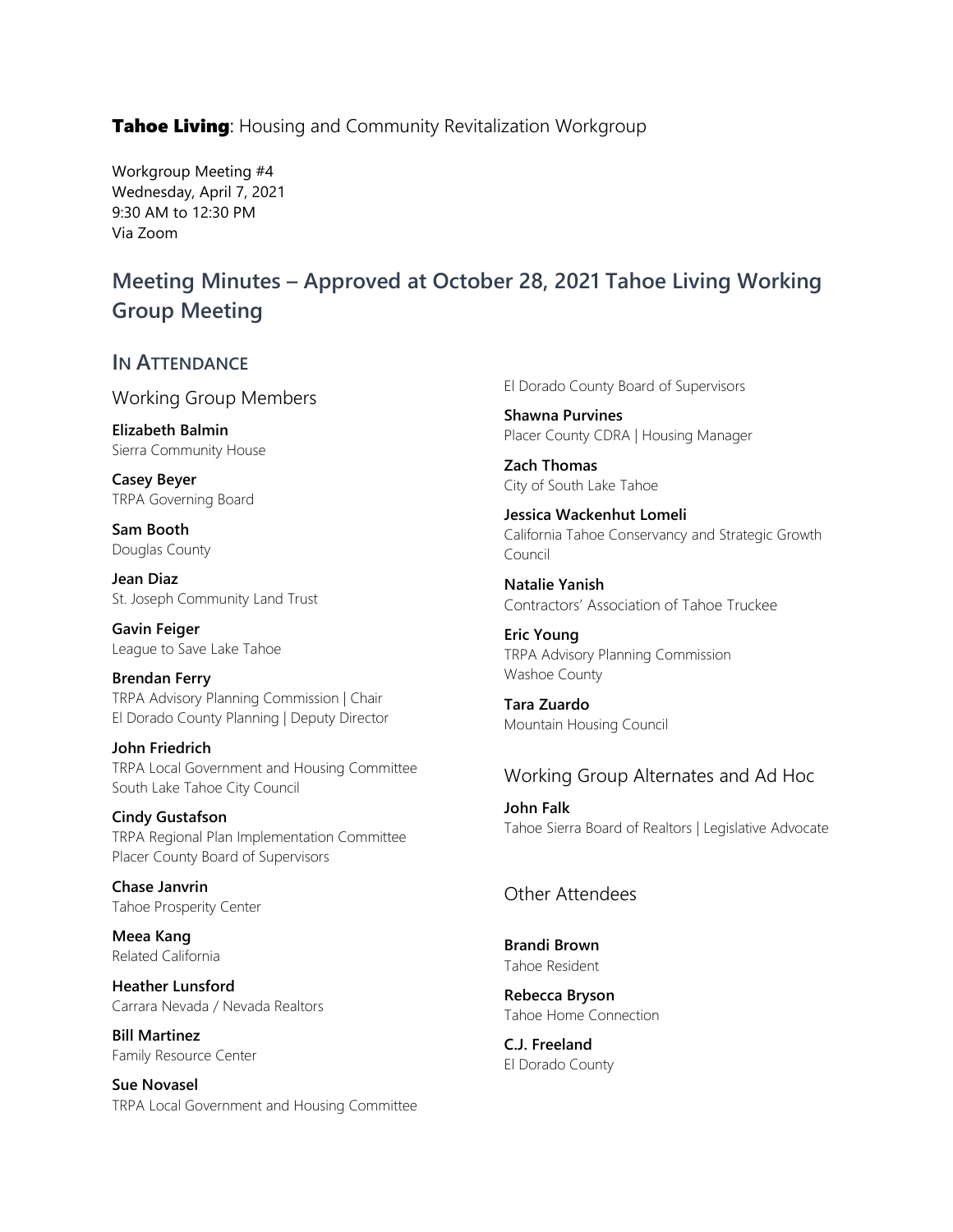#### **Susanne Hoy**

**Amanda Johnson** California Attorney General

**Edward Kerney** Tahoe Homeowner

**Sharon Kerrigan** South Tahoe Association of Realtors | EVP

**Andrew Krech**

**Alex Marrin**

**Emily Setzer** Placer County CDRA | Senior Management Analyst

**Melanie Shasha** El Dorado County

**Jill Teakell**

**Courtney Weiche**

**Ronald Yank** Tahoe Meadows Association

**Nicole Zaborsky** STAR and Tahoe Coalition for the Homeless South Tahoe Association of Realtors, Tahoe Coalition for the Homeless

#### Speakers

**Jessica Henderson** South Tahoe Public Utility District | Customer Service Specialist

**Blake Tresan** Truckee Sanitary District | General Manager

#### TRPA Staff

**Alyssa Bettinger** Long Range Planner

**Karen Fink** Housing Program Manager

**John Hester** Chief Operating Officer

**Joanne Marchetta** Executive Director

**John Marshall** General Counsel

### **MEETING SUMMARY**

### **AGENDA ITEM**

- **I. WELCOME**
- **II. AGENDA OVERVIEW AND ZOOM PROTOCOLS**
- **III. INTRODUCTIONS**
- **IV. OUTSIDE EXPERT PRESENTATIONS - UTILITY DISTRICT UPDATES** Jessica Henderson from South Tahoe Public Utility District and Blake Tresan from Truckee Sanitary District presented on new programs and discussions related to affordable housing.

South Tahoe Public Utility District (STPUD):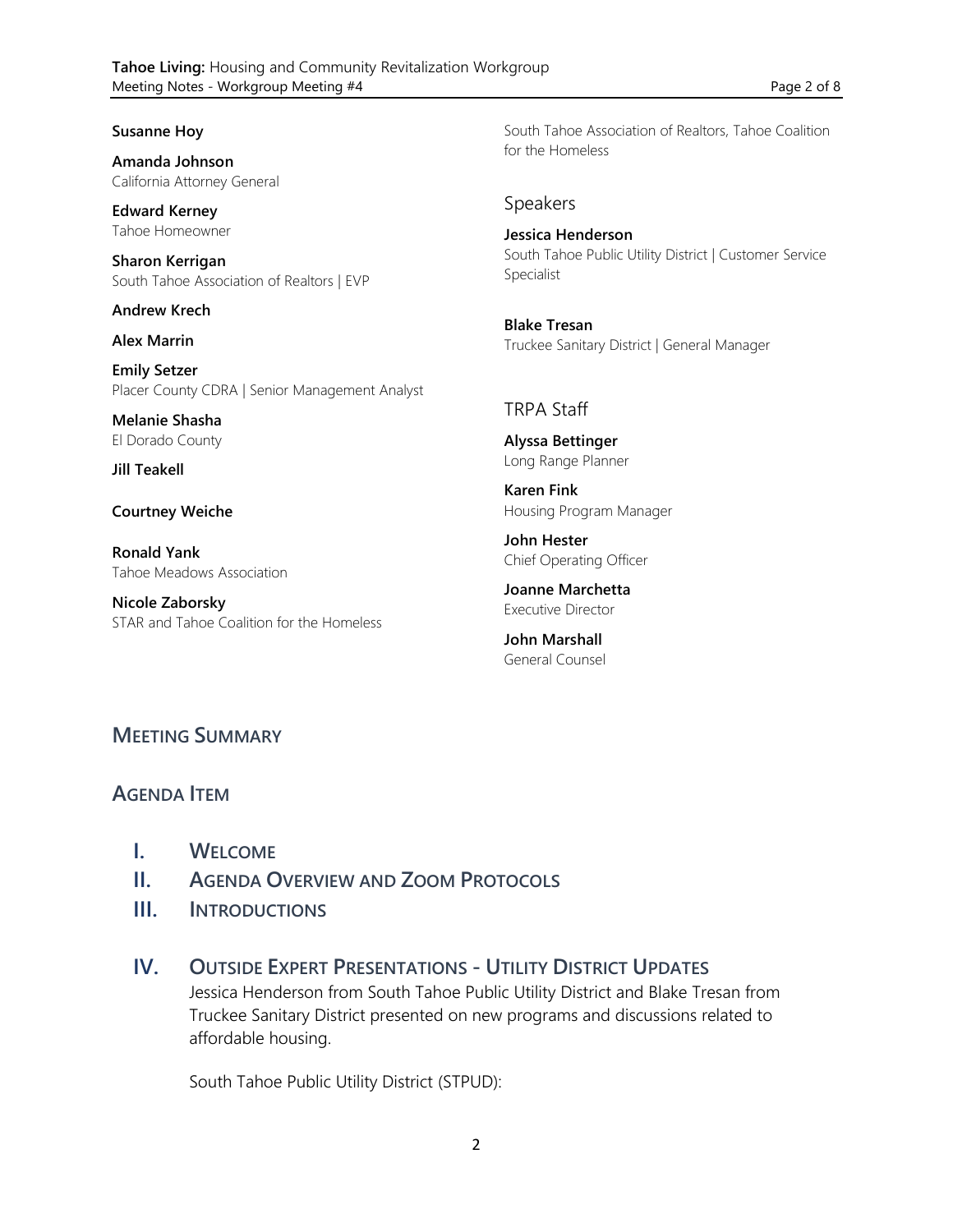- STPUD Board of Directors passed a new ordinance to help affordable housing projects.
- Originally, sewer units used to be required to remain on a parcel.
- New ordinance allows property owners to transfer excess sewer units to a project for affordable housing. Also, public agencies may transfer excess sewer units between one another. For example, for Boys and Girls' Club project, the City of SLT transferred extra sewer units to the school district.
- There are currently 3,000 sewer units in excess. Staff is reaching out to customers to see who is willing to donate them. STPUD is working with El Dorado Community Foundation so that those who donate sewer units can receive a tax break.
- STPUD and El Dorado Community Foundation will be keeping reports on who is willing to transfer.

Truckee Sanitary District (TSD):

- Recently went through a process to set residential sewer connection fees.
- In 2020 determined that the existing \$750 sewer connection fee needed to be changed to \$1440 per equivalent dwelling unit (EDU).
- Considered multiple options, including flat, tiered, and scalable. Needed to find a nexus between rate and peak flow. This is a challenge because many smaller units are occupied and larger are unoccupied.
- Instead of a flat rate, board decided to switch to a base rate plus a scalable rate based on the size of the unit (80% Base Fee + 20% Variable).

## **V. "BASIC" CODE AMENDMENT PACKAGE**

Staff presented an overview of draft code amendments including:

- 1. Allowing Accessory Dwelling Units (ADUs) on all residential parcels
- 2. Allowing two ADUs on all residential parcels
- 3. Removing noticing requirements for ADUs, consistent with noticing requirements for other allowable uses
- 4. Expanding the Bonus Unit Boundary to include ½ mile from transit stops, ½ mile from Town Centers and neighborhoods zoned multi-family
- 5. Allowing non-conforming tourist density to be used as residential density on-site
- 6. Other clean-up amendments from the Development Rights Strategic Initiative

Recommendation: The Working Group members in attendance were generally in support of the amendments. No changes to the text were proposed. Meea Kang noted that she could not support the amendments unless they include an equivalency factor to take into account that ADUs are much smaller than most other affordable homes and should not require a full Bonus Unit or development right.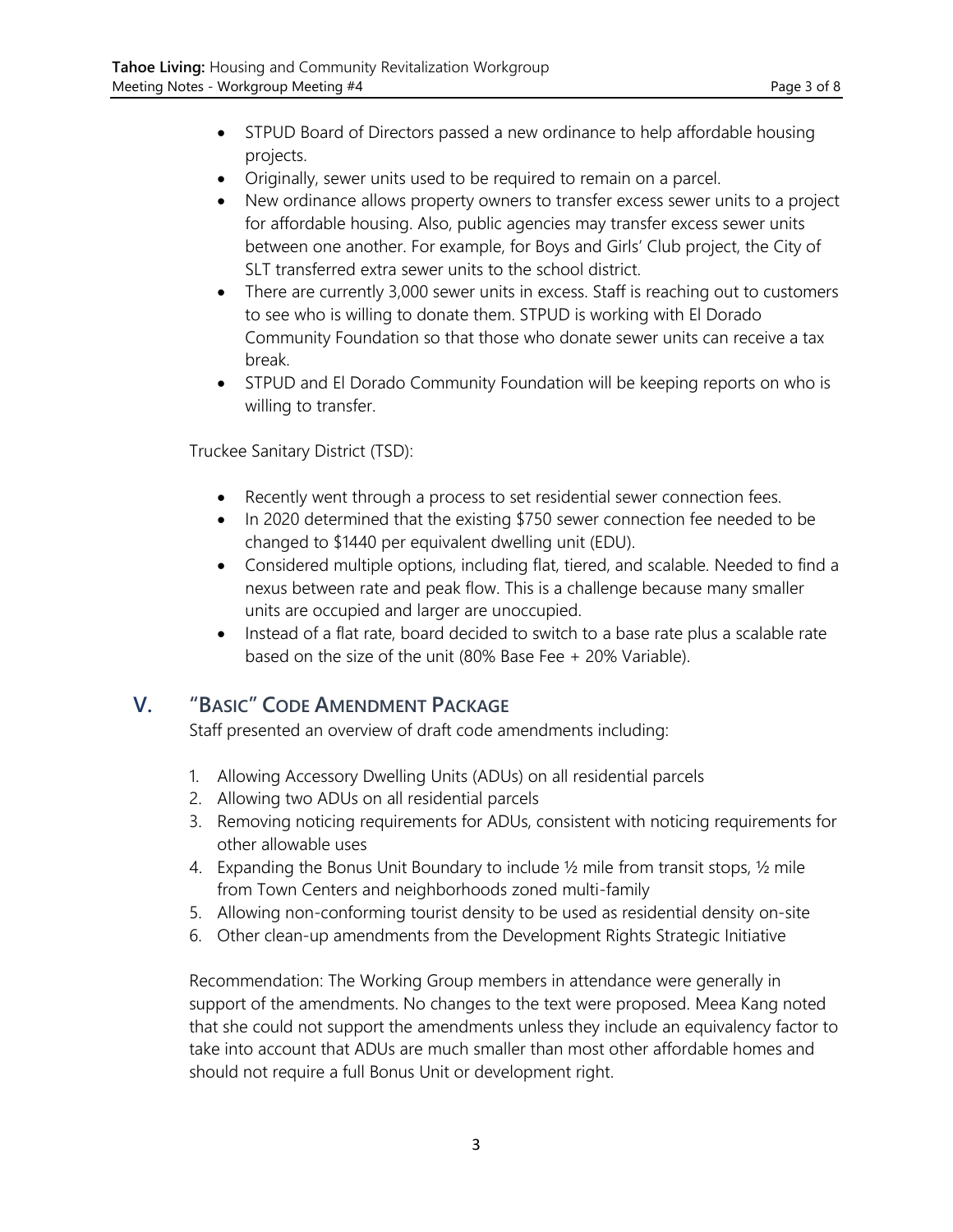Other Working Group and public comments:

- Emily Setzer, Placer County: Supports Junior ADUs (JADUs) not requiring a development right, because the unit is already an existing bedroom in the home. The current proposal would require a development right for JADUs.
- Rebecca Bryson, Tahoe Home Connection: We want more workforce housing, fewer VHRs and fewer monster homes. What about penalizing bigger homes. If you already have a home over X number of square feet, you shouldn't get to do an ADU. For new development, it would encourage them to keep it under a certain size in order to do an ADU. In the City, if one of those monster homes builds an ADU where someone would live on-site, that allows them to then rent out the monster home again.
- John Falk, Tahoe Sierra Board of Realtors: Agree there is pushback against McMansions. However housing across size and type increases housing affordability and availability. As the stock increases, then inevitably price is driven by demand. If you have a caretaker on site, that's a full-time resident who usually has another job as well, so they actually are local employees who lives in the ADU. Also if you were to discourage allowing any home to having an ADU, that would be moving further from CA law.
- Elizabeth Balmin, Sierra Community House: We don't want workforce housing to get converted to second homes. However, we also don't want to lose the capacity for lower income homeowners to supplement their income through VHRs. Would support a limit on VHR renting, for example no more than 2 months of vacation rentals.
- Brandi Brown, local resident: Will Tiny Homes be included in the ADU ordinances? TRPA note: Tiny Homes on wheeled chassis are not included in the current proposal.
- Meea Kang, Related: How do you ensure compliance with the area median income (AMI) requirements in the deed-restriction? Some may not use the ADU as required. How will this be enforced? TRPA note: TRPA has an existing program for compliance and monitoring of deed restrictions under Section 52.3.4 of the TRPA Code of Ordinances.
- Meea Kang: Bonus units are first-come, first serve. People who are savvy will pull a bonus unit for very small ADUs. Then that bonus unit is gone from the pool. It isn't going to be the people who are most in need who build ADUs, because it's going to be hard to navigate the process. Need to think through the unintended consequence of the equivalency issue. Could you expand the bonus unit pool? ADUs may be a very popular thing. Are ADUs part of the California Regional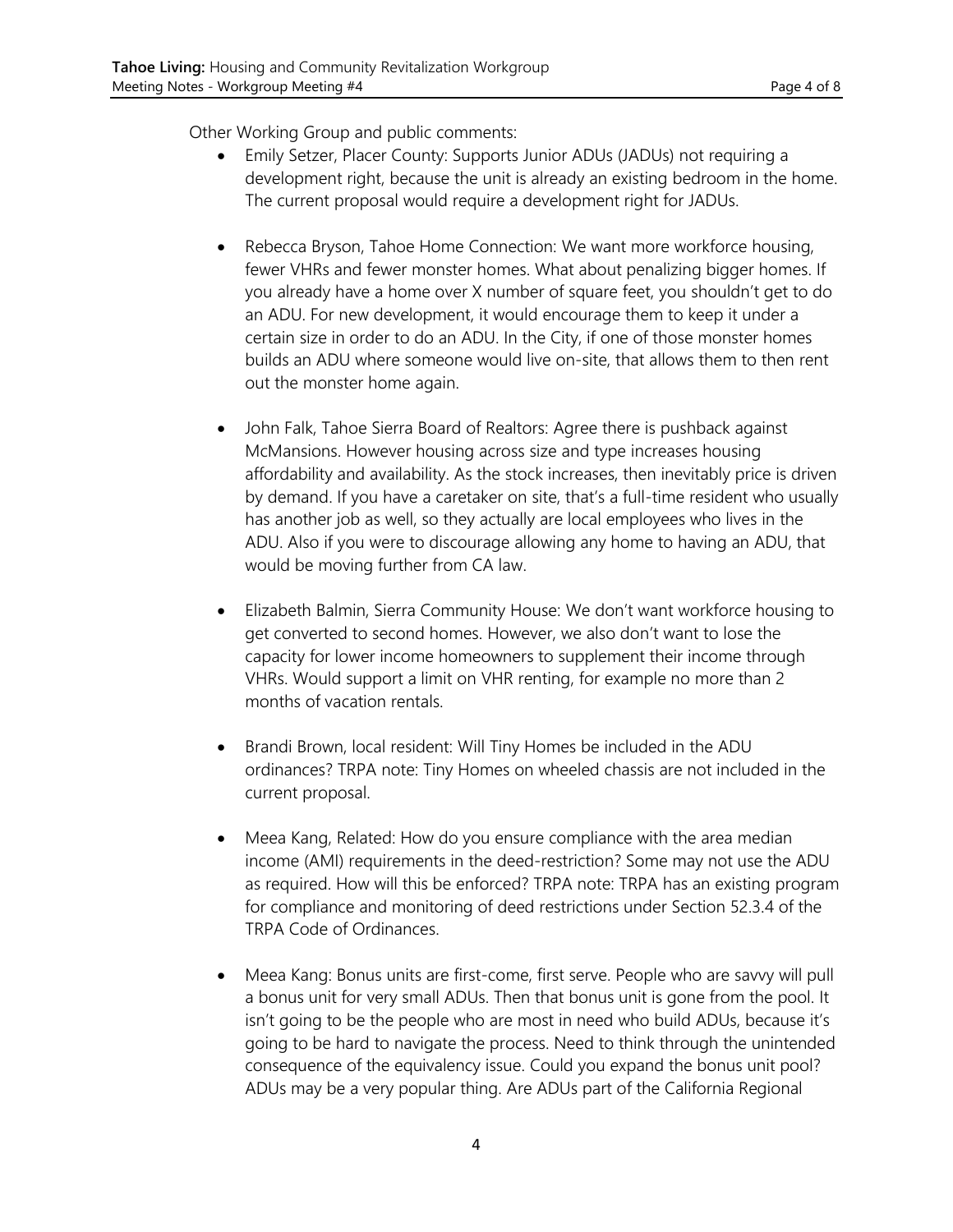Housing Needs Assessment (RHNA)? TRPA note: See Placer County's clarification in a later bullet on how ADUs count toward RHNA.

- Meea Kang: Suggests using an equivalency that an RUU is on average 3000 sf. But if your primary home is only 1200 sf, you should be able to build a 1500 sf ADU, to be able to fit within the average home size in Tahoe. Because then you can look at impacts being similar, particularly if the ADU is also occupied by a local/college student. So why don't we reward property owners and let them invest in what's already the average. Small homes near transit shouldn't be penalized to have to go buy a whole RUU that someone could build a 3,000 sf home with.
- Meea Kang: A bonus unit should not just be free for anyone who wants to stand in line for a it regardless of size. There's no limit on what size a development right is – it could be 10,000 square feet, it could be 200 square feet.
- Shawna Purvines, Placer County: State classifies Tiny Homes as mobile homes except when a local jurisdiction has adopted an ordinance classifying them as permanent housing. Placer County is looking at this as part of a code update: [https://www.placer.ca.gov/5925/Housing-Related-Code-Amendments.](https://www.placer.ca.gov/5925/Housing-Related-Code-Amendments) ADUs can be counted under RHNA if they are less than 750 sf. All ADUs qualify as moderate, even non-deed-restricted ADUs, but if they are less than 750 sf, Placer County is able to count these as low-income for the RHNA because they monitor them.
- Eric Young, Washoe County: We need to take some steps afterward to figure out how we want our community to absorb these units. We don't envision the entire need being absorbed by ADUs. We need a clear vision of how many ADUs you need or want to absorb the need.
- Natalie Yanish, Contractors Association of Truckee Tahoe: Is there any way to expand the bonus unit boundary – our transit system does change over time. Proposed boundary seems like it would knock out most homes for bonus units in the County. Is it still open for conversation to figure out how to expand it for Bonus Units? TRPA note: current proposal is likely within the existing environmental analysis for the 2012 Regional Plan and 2018 Development Rights Strategic Initiative. Expanding the boundary could require more environmental analysis, that is one reason it is not included in the "Basic" package proposal.
- Natalie Yanish: Regarding the conversion incentives there's an expectation that whenever TRPA loosens development there's going to be increased demand, but restrictions still make it expensive. Maybe all ADUs, whether or not they are affordable or not should not require an RUU. If you're developing a property and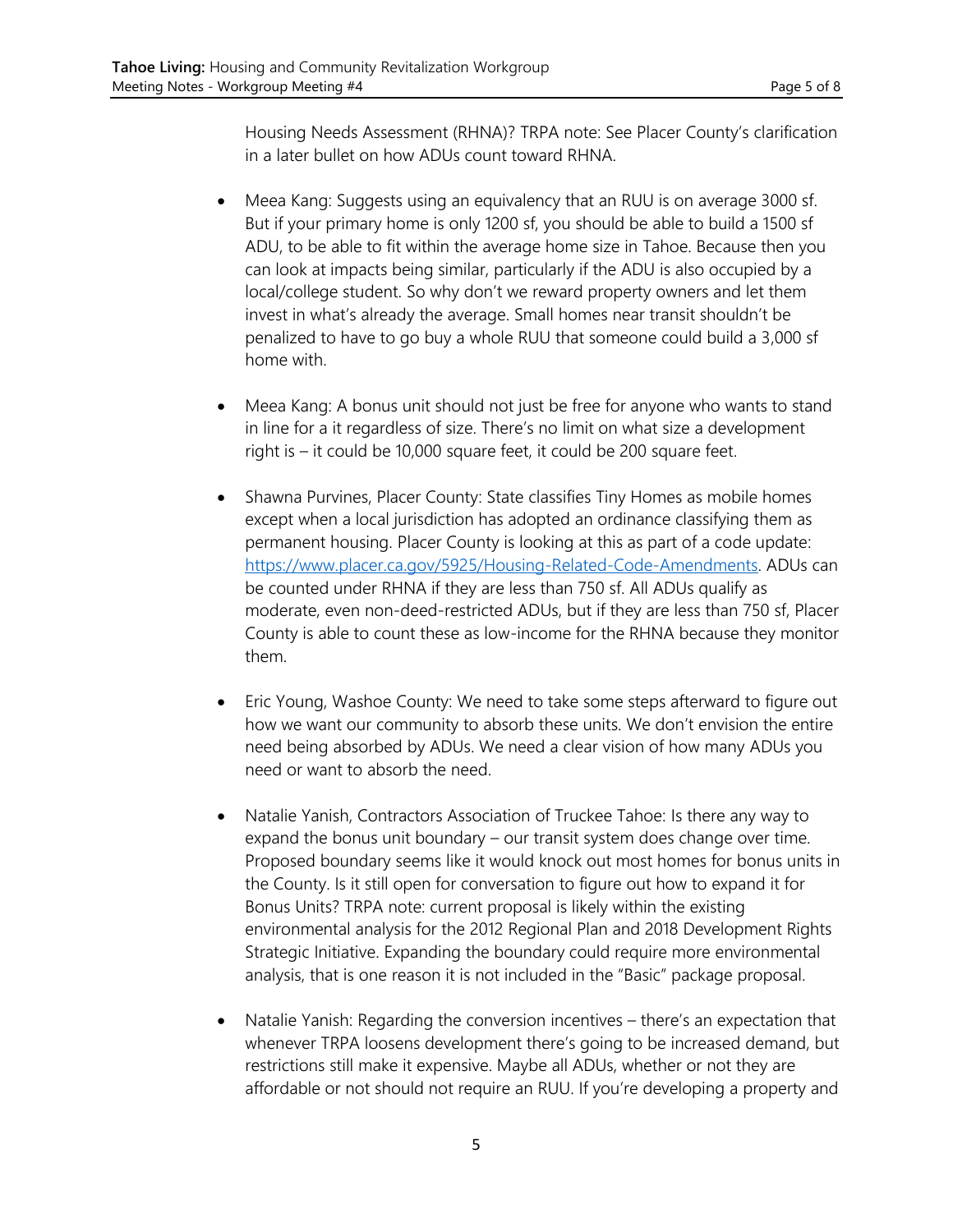you've got a development right, you're going to build a large home not a 750 sf ADU.

### **VI. B. DENSITY/SITE CONSTRAINTS UPDATE**

Staff presented analysis of code that identified that the combination of TRPA's height, coverage, and density regulations results in allowances for units that could range in size from 2,250 square feet to over 5,000 square feet. The current code does not have mechanisms to encourage units in the range of 600 – 1600 square feet which is more typical for affordable units. Discussions and research, and previous Working Group member comments have identified that inflexibility on height and coverage is very challenging on a parcel-by-parcel basis as every parcel has different constraints.

Question posed to the Working Group:

Should TRPA consider controlling for size, or designing the system around incentivizing certain sizes? TRPA received the following feedback from the Working Group:

- Perhaps not "control for size" but "offer options" on a parcel-by-parcel basis. This would allow the developer with various options depending on the specific constraints of the site.
- Height: TRPA is atypical in that it requires height to be measured from the lowest grade, rather than level grade. Suggestion to change this, particularly for affordable housing when the property is not located in a scenic vista.
- Height: Required roof pitches are also problematic. If pitch is too steep, you can't fit the floor space you in that allows it to pencil.
- Suggests allowing up to 3 stories for multi-family.
- Some of the existing heights and regulations result in exclusionary zoning.
- John Marshall, TRPA General Council: TRPA height rules have been in place for a long time. These will be difficult to change but could provide height exceptions in exchange for deed restricted affordable/workforce housing.
- Particular project in Tahoe Valley Area Plan given as an example owner was not able to get to the allowable density because of heights, setbacks, and easements. Went with 8 units to the acre instead.
- Suggests considering adding unit size tiers to the RUUs and Bonus Unit pool.
- Suggests tying fees to square footage.

# **VI.A. Shifting "Achievable" definition to "Local Resident/Workforce" for Residential Bonus Unit Program**

TRPA staff presented changes that would shift the current "Achievable" deed-restriction requirements associated with award of a Bonus Unit to include "Local Resident" and "Workforce" components. The proposed language would include: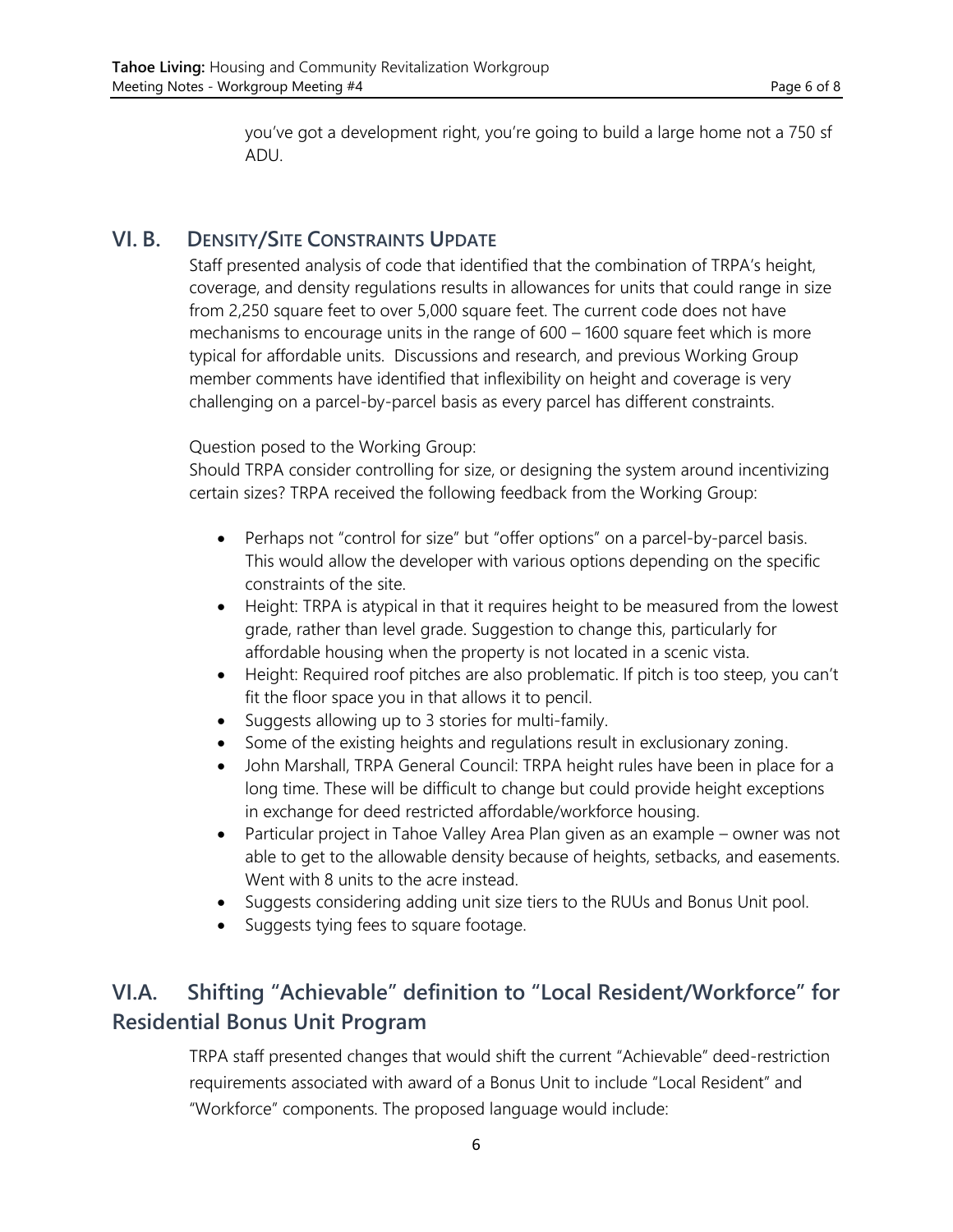The proposed components of the new definition include:

- Household income of up to 120 percent of AMI; or
- At least one occupant must work at least 30 hours per week for an employer with an employment site within the greater Tahoe-Truckee area (see map in Attachment B). If self-employed, the address of the individual's business must be located within this boundary as well.
- If employment status changes, the household can remain in the home for up to one year, after which time the household is required to re-locate if local employment has not been re-established.
- An owner-occupant of a property who has provided all required annual compliance reports and who has had an increase in income or change in employment status so that they no longer meet the eligibility requirements may apply to TRPA and receive an exemption to the income requirement until the unit is sold. To receive the exemption, the owner must either continue to be the occupant and provide annual compliance reports to remain eligible for the exemption and not be subject to the annual fine; or rent the unit only to a qualified renter if no longer the occupant. When the unit is sold it may only be sold to a qualified buyer.
- The home may not be used for short-term rentals.

Feedback from the Working Group:

- There has to be some kind of income cap set, or else lenders won't be able to assess what the house could sell for.
- The achievable limits in Washoe County are absurdly high we are currently subsidizing households that do not need it.
- The wording "achievable" is tied to income so if you are moving away from income levels then don't use that word.
- Need to continue to think about a possible income cap that is higher than 120% but lower than the existing achievable caps, to pair with the workforce requirements through "and" not "or."
- Placer County, Washoe County, Mountain Housing Council all offered to work with TRPA further on the language.

## **VI.C. ADU Incentives**

During the ADU discussion last time, two major points came up as possible, and potentially needed incentives:

- 1. Incentives around coverage
- 2. Incentives around development rights.